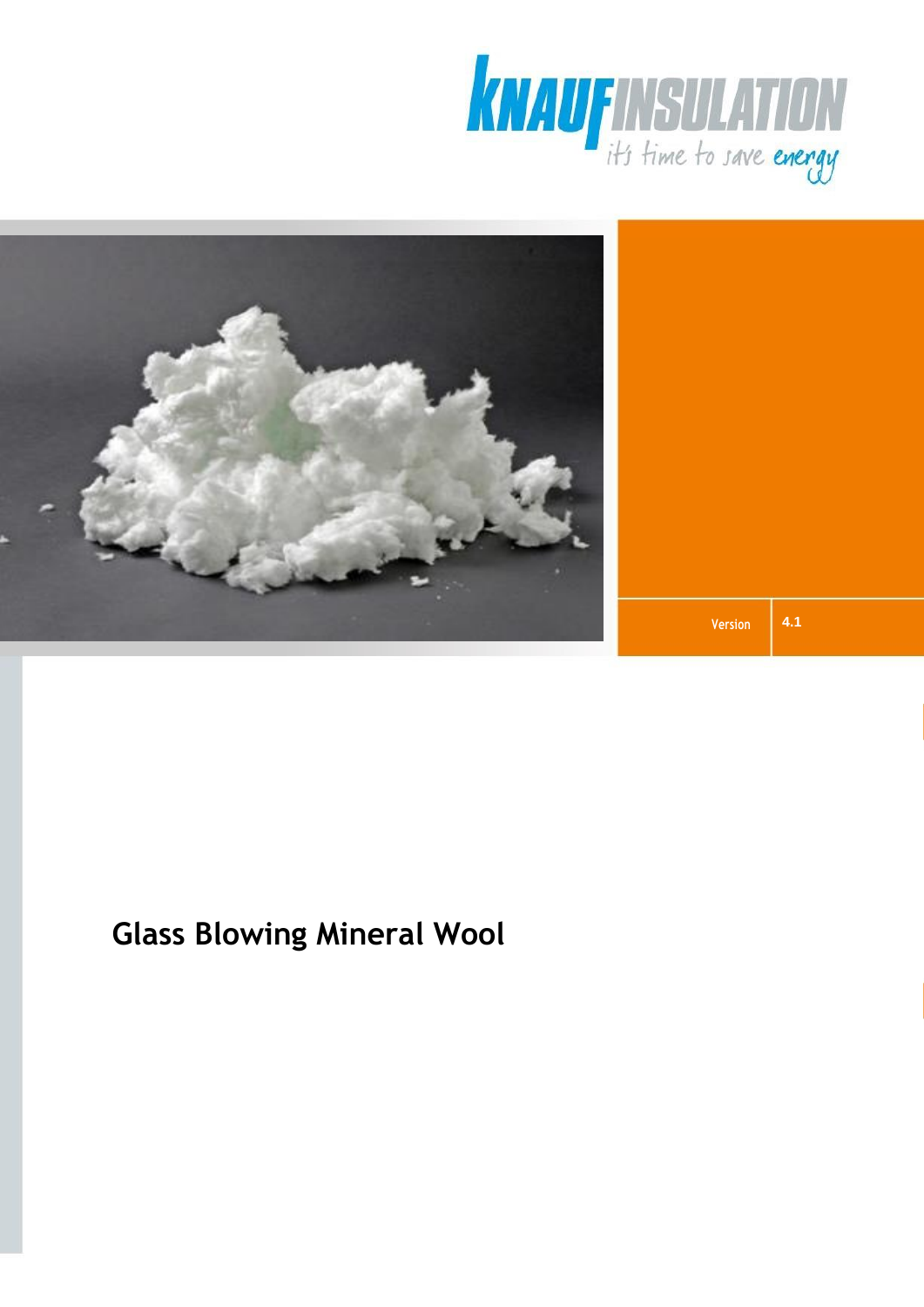

### **SAFETY DATA SHEET Glass Blowing Mineral Wool**

As Glass Mineral Wool Technology products by Knauf Insulation are classified as **NON-HAZARDOUS**, a Material Safety Data Sheet (MSDS) is not strictly required under Australian Regulations. This MSDS is issued by Knauf Insulation for the information of users, installers and the community. It has been formatted in accordance with the Code on Preparation of a Material Safety Data Sheet 2003 Safe Work Australia (SWA – formerly ASCC/NOHSC).

The information in this MSDS must not be altered, deleted or added to. Knauf Insulation will not accept any responsibility for any changes made to its MSDS by any other person or organisation. Knauf Insulation will issue a new MSDS when there is a change in product specifications and/or ASCC standards, codes, guidelines, or regulations

| SECTION 1: Identification of the substance/mixture and of the company/undertaking |                                                                                                                      |                                                                                                               |
|-----------------------------------------------------------------------------------|----------------------------------------------------------------------------------------------------------------------|---------------------------------------------------------------------------------------------------------------|
| 1.1. Product identifier                                                           |                                                                                                                      |                                                                                                               |
| ۰                                                                                 | Knauf Insulation Glass mineral wool                                                                                  |                                                                                                               |
| Productname                                                                       | Glass Blowing Mineral Wool                                                                                           |                                                                                                               |
| <b>Product number</b>                                                             |                                                                                                                      | 1.2.                                                                                                          |
|                                                                                   | Relevant identified uses of the substance or mixture and uses advised against                                        |                                                                                                               |
| <b>Identified uses</b>                                                            | construction.                                                                                                        | Thermal and/or acoustic insulation for use in technical applications, industrial applications and in building |
| Details of the supplier of the safety data sheet Supplier<br>1.3.                 |                                                                                                                      |                                                                                                               |
| Knauf Insulation                                                                  | Am Bahnhof 97346<br>Iphofen Germany<br>sds@knaufinsulation.com Tel:<br>+32 4 379 02 31<br>www.knaufinsulation.com.au |                                                                                                               |
| Region                                                                            | ANZ                                                                                                                  |                                                                                                               |
| <b>Country Contact</b>                                                            | Tel: +64 7 3393 7300                                                                                                 |                                                                                                               |
|                                                                                   | www.knaufinsulation.com.au                                                                                           |                                                                                                               |
|                                                                                   |                                                                                                                      |                                                                                                               |

#### **1.4. Emergency telephone number**

| <b>Emergency telephone</b> | Tel: +61 (07) 3393 7300                  |
|----------------------------|------------------------------------------|
|                            | (Monday - Friday, 08:00 hrs - 17:00 hrs) |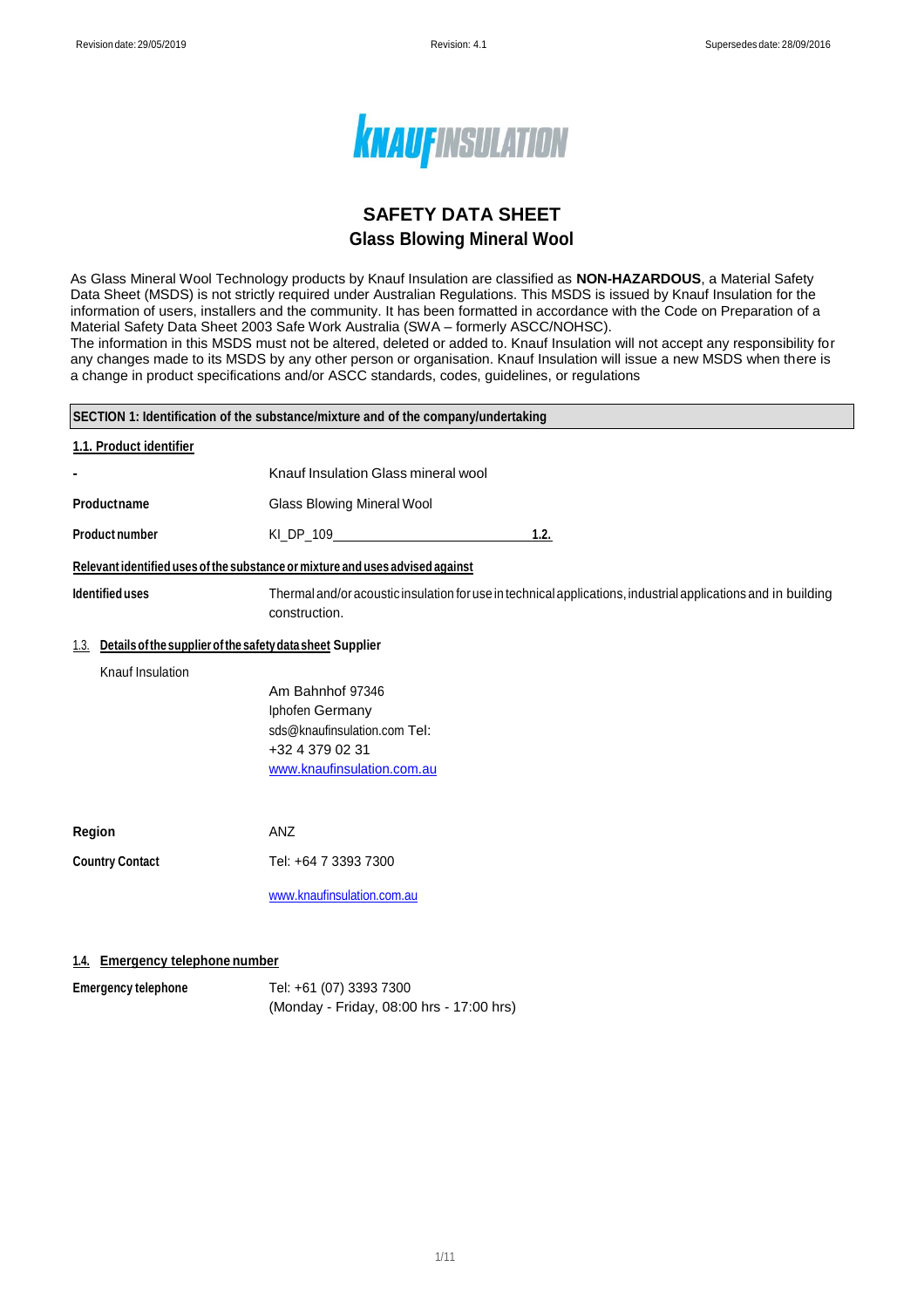#### Classified as **NON-HAZARDOUS SECTION 2: Hazards identification**

| <b>Physicalhazards</b> | Not Classified |
|------------------------|----------------|

**Healthhazards** Not Classified

**Environmental hazards** Not Classified

#### **2.1. Label elements**

**Hazard statements** NC Not Classified

#### **The following sentences and pictograms are printed on packaging**

The mechanical effect of fibres in contact with skin may cause temporary itching.



<http://www.knaufinsulation.com/comfort-and-handling> **2.3.** 

#### **Other hazards**

**Specifichazards** Not applicable.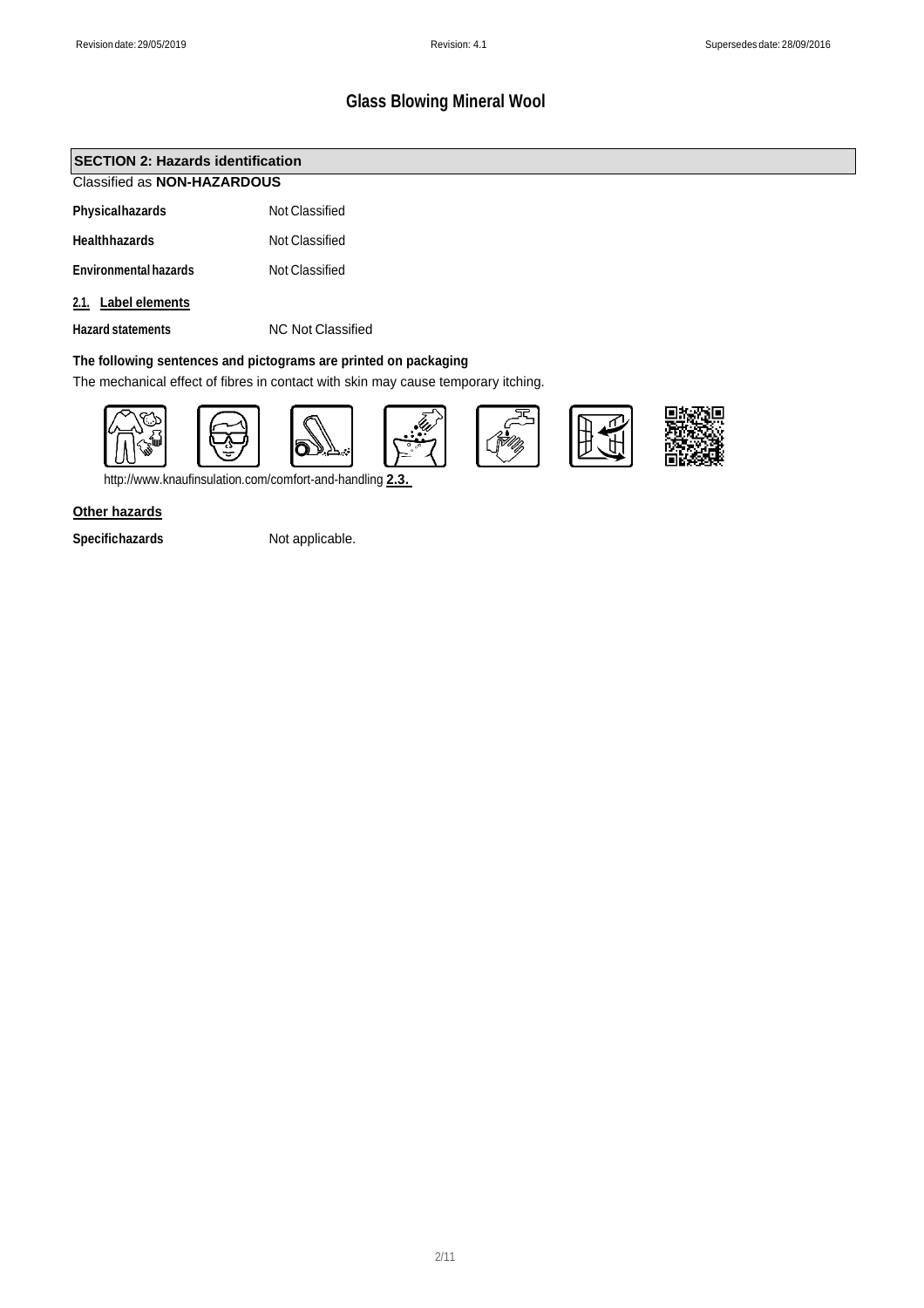| <b>SECTION 3: Composition/information on ingredients</b> |                                                                                                                                                                                                                                                                                                                                 |                                                      |
|----------------------------------------------------------|---------------------------------------------------------------------------------------------------------------------------------------------------------------------------------------------------------------------------------------------------------------------------------------------------------------------------------|------------------------------------------------------|
| 3.2. Mixtures                                            |                                                                                                                                                                                                                                                                                                                                 |                                                      |
| <b>Glass Mineral Wool</b>                                |                                                                                                                                                                                                                                                                                                                                 | 99%                                                  |
| CAS number: -                                            | EC number: 926-099-9                                                                                                                                                                                                                                                                                                            | REACH registration number: 01-<br>2119472313-44-XXXX |
| EU index number: 650-016-00-2                            |                                                                                                                                                                                                                                                                                                                                 |                                                      |
| Ingredient notes:(1)                                     |                                                                                                                                                                                                                                                                                                                                 |                                                      |
| <b>Classification</b><br>Not Classified                  |                                                                                                                                                                                                                                                                                                                                 |                                                      |
|                                                          |                                                                                                                                                                                                                                                                                                                                 |                                                      |
| Anti-dust, antistatic and hydrophobic                    |                                                                                                                                                                                                                                                                                                                                 | < 0.75%                                              |
| CAS number: -                                            |                                                                                                                                                                                                                                                                                                                                 |                                                      |
| <b>Classification</b>                                    |                                                                                                                                                                                                                                                                                                                                 |                                                      |
| Not Classified                                           |                                                                                                                                                                                                                                                                                                                                 |                                                      |
| <b>Possible colourant</b>                                |                                                                                                                                                                                                                                                                                                                                 | <0.5% w/w                                            |
| CAS number: -                                            |                                                                                                                                                                                                                                                                                                                                 |                                                      |
| <b>Classification</b><br>Not Classified                  |                                                                                                                                                                                                                                                                                                                                 |                                                      |
| For full text of H-statements: see SECTION 16.           |                                                                                                                                                                                                                                                                                                                                 |                                                      |
| Ingredientnotes                                          | (1) 650-016-00-2 - Man made vitreous (silicate) fibres with random orientation with alkaline oxide and<br>alkali earth oxide (Na <sub>2</sub> O+K <sub>2</sub> O+CaO+MgO+BaO) content greater than 18% by weight meeting the<br>requirements of Note Q of regulation n° 1272/2008 and therefore not classified carcinogenicity. |                                                      |
|                                                          | <b>CAS: Chemical Abstracts Service.</b>                                                                                                                                                                                                                                                                                         |                                                      |
| <b>Other information</b>                                 | Possible facing materials: Polyethylenefilm.                                                                                                                                                                                                                                                                                    |                                                      |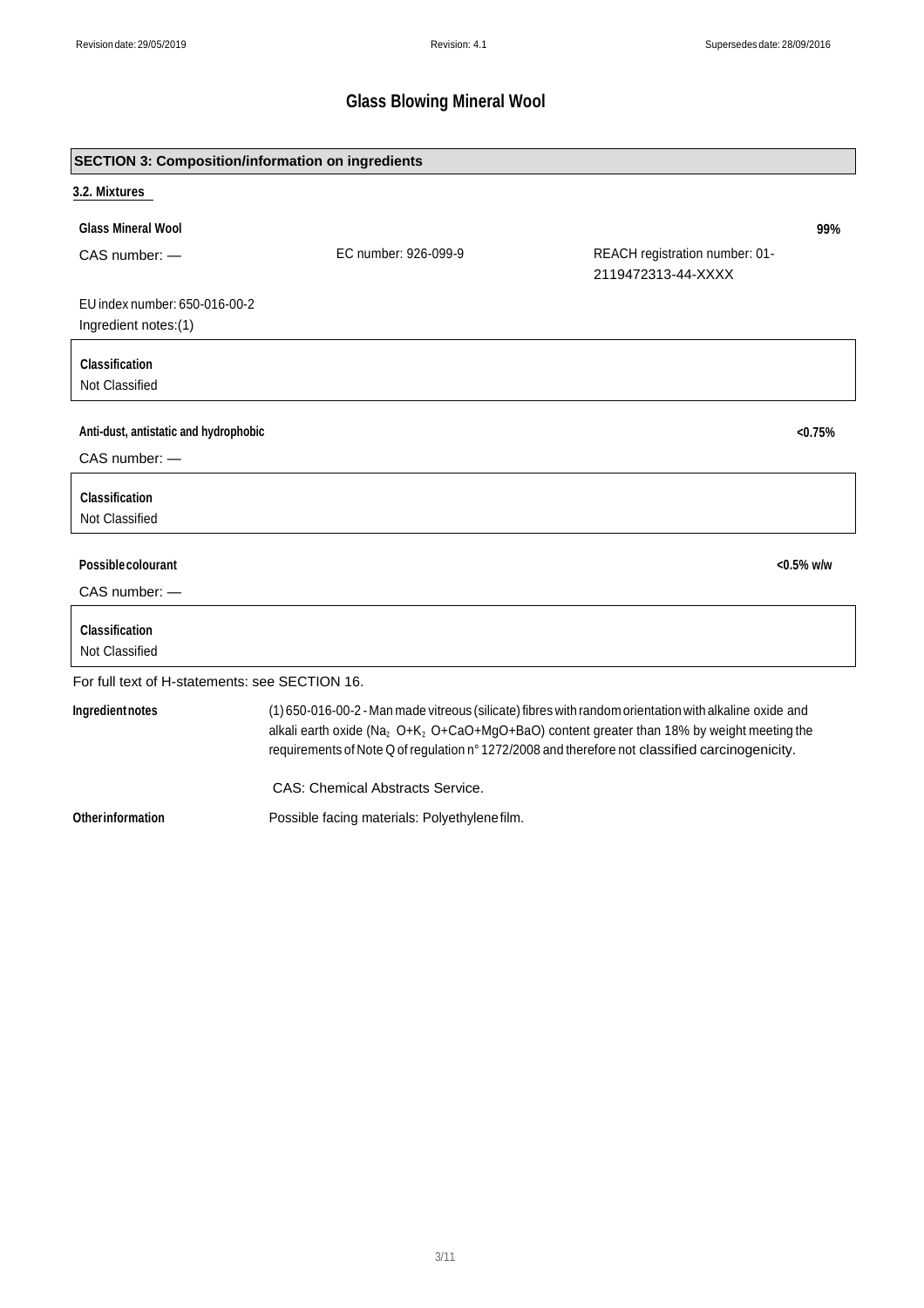| <b>SECTION 4: First aid measures</b>                                     |                                                                                                                                                                                                                                                                                              |  |
|--------------------------------------------------------------------------|----------------------------------------------------------------------------------------------------------------------------------------------------------------------------------------------------------------------------------------------------------------------------------------------|--|
| 4.1. Description of first aid measures                                   |                                                                                                                                                                                                                                                                                              |  |
| <b>Inhalation</b>                                                        | Remove from exposure. Rinse the throat and clear dust from airways.                                                                                                                                                                                                                          |  |
| Ingestion                                                                | Drink plenty of water if accidentally ingested.                                                                                                                                                                                                                                              |  |
| <b>Skincontact</b>                                                       | If mechanical irritation occurs, remove contaminated clothing and wash skin gently with cold water and<br>soap.                                                                                                                                                                              |  |
| <b>Eye contact</b>                                                       | Rinse abundantly with water for at least 15 minutes.                                                                                                                                                                                                                                         |  |
| 4.2.                                                                     | Most important symptoms and effects, both acute and delayed                                                                                                                                                                                                                                  |  |
| <b>General information</b>                                               | The mechanical effect of fibres in contact with skin may cause temporary itching.                                                                                                                                                                                                            |  |
|                                                                          | 4.3. Indication of any immediate medical attention and special treatment needed                                                                                                                                                                                                              |  |
| <b>General information</b>                                               | If any adverse reaction or discomfort continues from any of the above exposures, seek<br>professional medical advice.                                                                                                                                                                        |  |
| <b>SECTION 5: Firefighting measures</b>                                  |                                                                                                                                                                                                                                                                                              |  |
| 5.1. Extinguishing media                                                 |                                                                                                                                                                                                                                                                                              |  |
| Suitable extinguishing media                                             | Water, foam, carbon dioxide (CO2), and dry powder.                                                                                                                                                                                                                                           |  |
| 5.2. Special hazards arising from the substance or mixture               |                                                                                                                                                                                                                                                                                              |  |
| <b>General information</b>                                               | Products do not pose a fire hazard in use; however, some packaging materials or facings may be<br>combustible. Products of combustion from product and packaging - carbon dioxide, carbon monoxide and<br>some trace gases such as ammonia, nitrogen oxides and volatile organic substances. |  |
| 5.3. Advice for firefighters                                             |                                                                                                                                                                                                                                                                                              |  |
| <b>General information</b>                                               | In large fires in poorly ventilated areas involving packaging materials respiratory protection/breathing<br>apparatus may be required.                                                                                                                                                       |  |
| <b>SECTION 6: Accidental release measures</b>                            |                                                                                                                                                                                                                                                                                              |  |
| 6.1. Personal precautions, protective equipment and emergency procedures |                                                                                                                                                                                                                                                                                              |  |
| <b>Personal precautions</b>                                              | In case of presence of high concentrations of dust, use the same personal protective equipment<br>as mentioned in section 8.                                                                                                                                                                 |  |
| <b>Environmental precautions Environmental</b><br>6.2.                   |                                                                                                                                                                                                                                                                                              |  |
| precautions                                                              | Not relevant.                                                                                                                                                                                                                                                                                |  |
| Methods and material for containment and cleaning up<br>6 <u>.3.</u>     |                                                                                                                                                                                                                                                                                              |  |
| Methods for cleaning up                                                  | Vacuum cleaner or dampen down with water spray prior to brushing up.                                                                                                                                                                                                                         |  |
| <b>Reference to other sections</b><br>6.4.                               |                                                                                                                                                                                                                                                                                              |  |
| <b>Reference to other sections</b>                                       | For personal protection, see Section 8. For waste disposal, see Section 13.                                                                                                                                                                                                                  |  |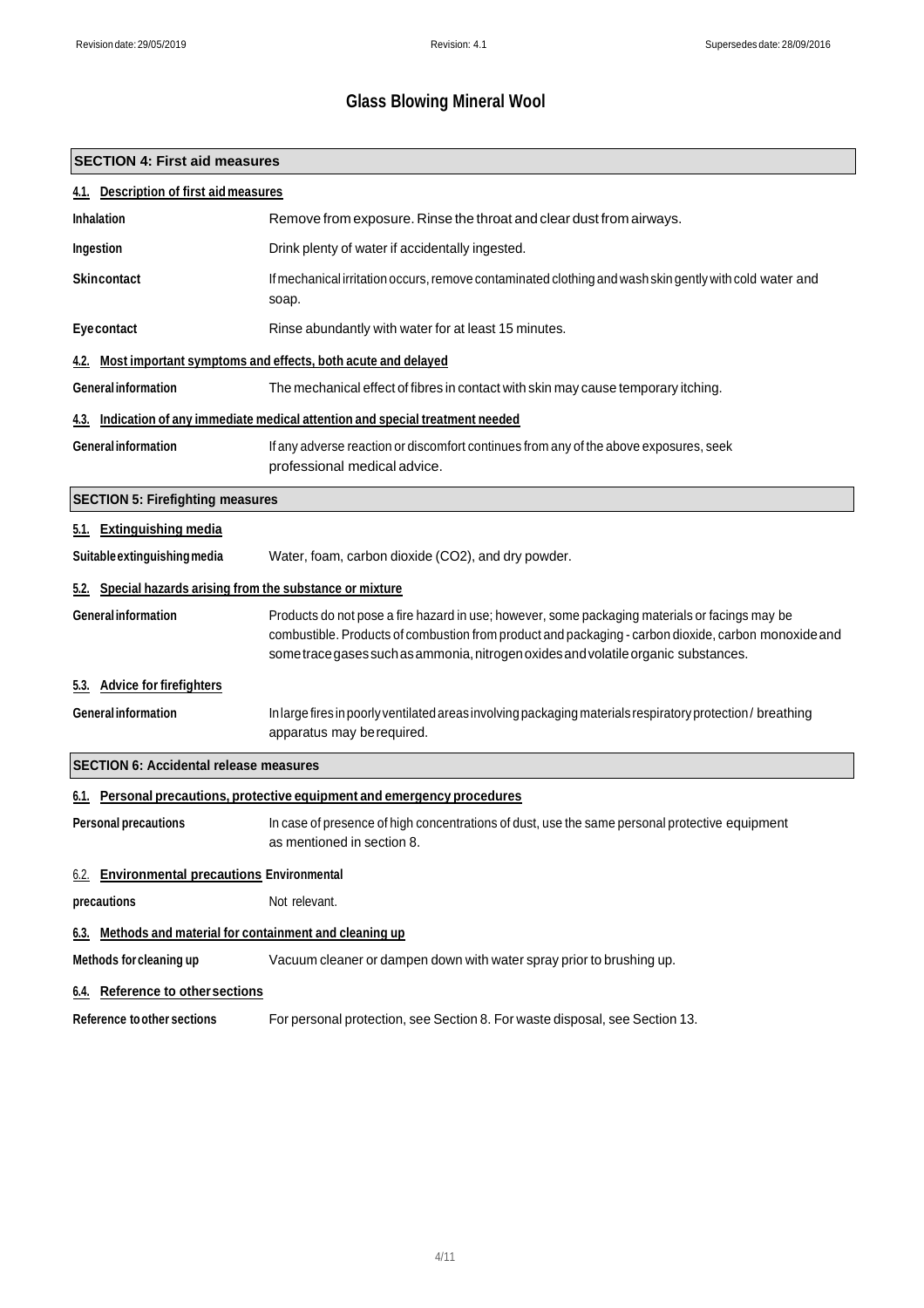### **SECTION 7: Handling and storage**

| 7.1. Precautions for safe handling                                                                                                              |                                                                                                                                                                                                                                                                                                                                                                                 |
|-------------------------------------------------------------------------------------------------------------------------------------------------|---------------------------------------------------------------------------------------------------------------------------------------------------------------------------------------------------------------------------------------------------------------------------------------------------------------------------------------------------------------------------------|
| Usage precautions                                                                                                                               | Avoid unnecessary handling of unwrapped product.                                                                                                                                                                                                                                                                                                                                |
| 7.2. Conditions for safe storage, including any incompatibilities                                                                               |                                                                                                                                                                                                                                                                                                                                                                                 |
| Storage precautions                                                                                                                             | To ensure optimum product performance; when packaging is removed or opened; products should be<br>stored inside or covered to protect them from ingress of rain water or snow. Storage arrangements should<br>ensurestability of stacked products and use on a first infirst outbasis (FIFO) is recommended.<br>Delivered packed in polyethylene film and or on wooden pallets. |
| Incompatible materials                                                                                                                          | No specific material or group of materials is likely to react with the product to produce a hazardous<br>situation.                                                                                                                                                                                                                                                             |
| 7.3. Specific end use(s)                                                                                                                        |                                                                                                                                                                                                                                                                                                                                                                                 |
| Specificenduse(s)                                                                                                                               | Thermal and/or acoustic insulation for use in technical applications, industrial applications and in building<br>construction.                                                                                                                                                                                                                                                  |
| <b>SECTION 8: Exposure Controls/personal protection</b>                                                                                         |                                                                                                                                                                                                                                                                                                                                                                                 |
| 8.1. Control parameters<br><b>Occupational exposure limits</b><br><b>Glass Mineral Wool</b><br>purposefibres)<br>WEL = Workplace Exposure Limit | Long-term exposure limit (8-hour TWA): WEL 2 fibres/ml 5 mg/m <sup>3</sup> Machine-made mineral fibre (except for refractory ceramic fibres and special                                                                                                                                                                                                                         |
|                                                                                                                                                 | None at European level, refer to member state guidelines and legislation.                                                                                                                                                                                                                                                                                                       |
| 8.2. Exposure controls<br>Appropriate engineering<br>controls                                                                                   | No specific measures.                                                                                                                                                                                                                                                                                                                                                           |
|                                                                                                                                                 |                                                                                                                                                                                                                                                                                                                                                                                 |
| Eye/face protection                                                                                                                             | Use goggles especially if working above shoulders. Eye protection according to EN 166 is advised.                                                                                                                                                                                                                                                                               |
| <b>Hand protection</b>                                                                                                                          | Use gloves to avoid itching in conformity with EN 388.                                                                                                                                                                                                                                                                                                                          |
| Other skin and body<br>protection                                                                                                               | Cover exposed skin.                                                                                                                                                                                                                                                                                                                                                             |
| <b>Hygienemeasures</b>                                                                                                                          | After contact, wash hands with cold water and soap.                                                                                                                                                                                                                                                                                                                             |
| <b>Respiratory protection</b>                                                                                                                   | Wearing aface mask type in accordance with EN 149 FFP1 is recommended when using products in<br>confined atmosphere or during operations which can generate emission of any dust.                                                                                                                                                                                               |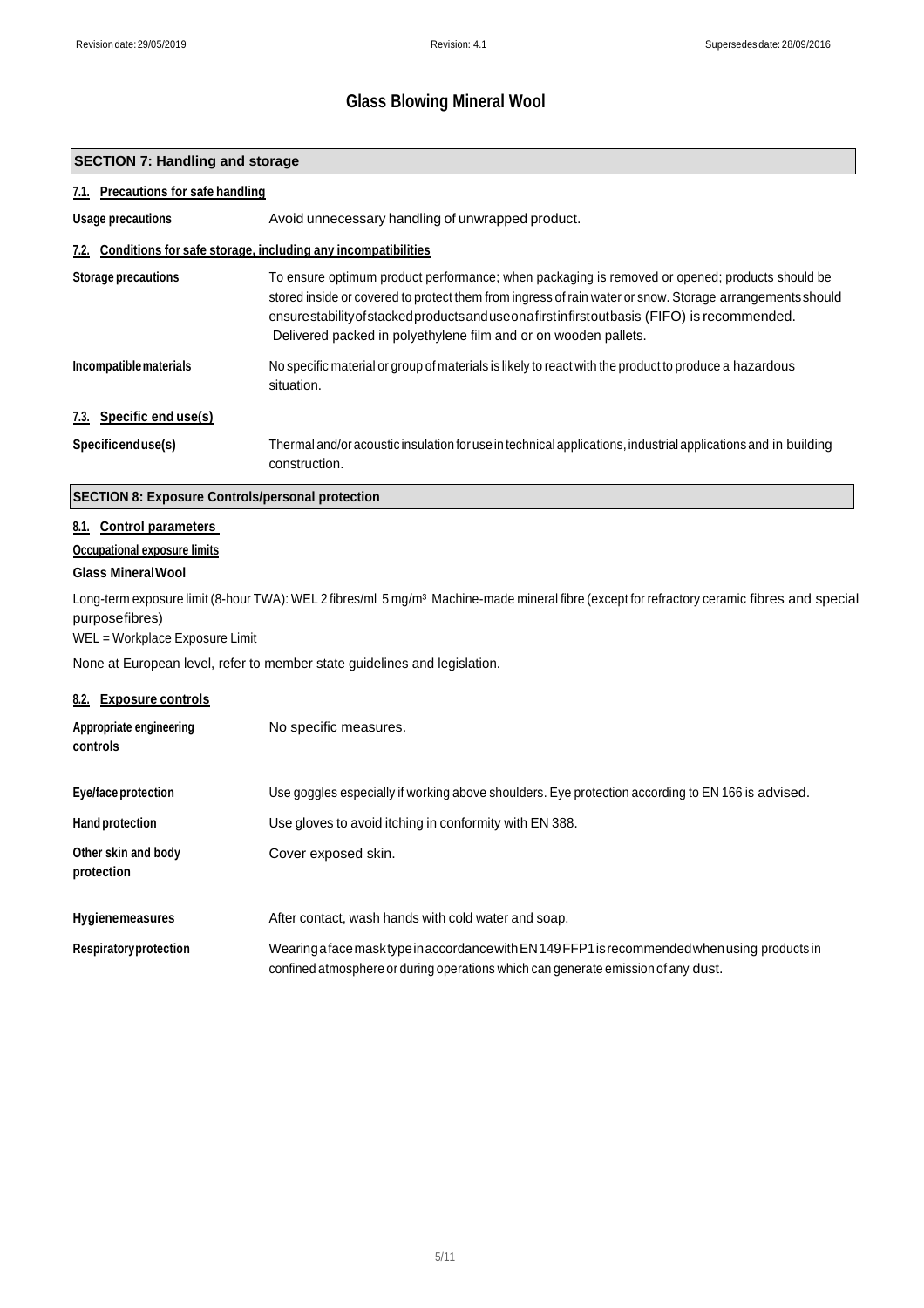| <b>SECTION 9: Physical and Chemical Properties</b>                 |                                                            |  |  |
|--------------------------------------------------------------------|------------------------------------------------------------|--|--|
|                                                                    | 9.1. Information on basic physical and chemical properties |  |  |
| Appearance                                                         | Solid. Glass mineral wool fibres in polyethylene bags      |  |  |
| Colour                                                             | White. / Grey. / Blue.                                     |  |  |
| Odour                                                              | Not relevant.                                              |  |  |
| Odour threshold                                                    | No data available.                                         |  |  |
| pH                                                                 | Not relevant.                                              |  |  |
| <b>Melting point</b>                                               | relevant.<br>Not                                           |  |  |
| Initial boiling point and range Not relevant. Flash                |                                                            |  |  |
| point                                                              | Not relevant.                                              |  |  |
| <b>Evaporation rate</b>                                            | Not relevant.                                              |  |  |
| Flammability (solid, gas)                                          | Not relevant.                                              |  |  |
| Upper/lower flammability or<br>explosive limits                    | Not relevant.                                              |  |  |
| Vapour pressure                                                    | Not relevant.                                              |  |  |
| Vapour density                                                     | Not relevant.                                              |  |  |
| Packdensity                                                        | $\approx 161.4 \text{ kg/m}^3$                             |  |  |
| Solubility(ies)                                                    | Generally chemically inert and insoluble in water. Auto-   |  |  |
| ignition temperature                                               | Not relevant.                                              |  |  |
| <b>Decomposition Temperature</b>                                   | Not relevant.                                              |  |  |
| Viscosity                                                          | Not relevant.                                              |  |  |
| <b>Explosive properties</b>                                        | Not relevant.                                              |  |  |
| Oxidising properties                                               | Not relevant.                                              |  |  |
| 9.2. Other information                                             |                                                            |  |  |
| <b>Devitrification temperature</b>                                 | 1000°C                                                     |  |  |
| Softeningtemperature                                               | 600°C                                                      |  |  |
| <b>Nominal diameterof fibres</b>                                   | $2 - 5 \mu m$                                              |  |  |
| Length weight geometric<br>mean diameter less 2<br>standard errors | $< 6 \mu m$                                                |  |  |
| <b>Orientation of fibres</b>                                       | Random                                                     |  |  |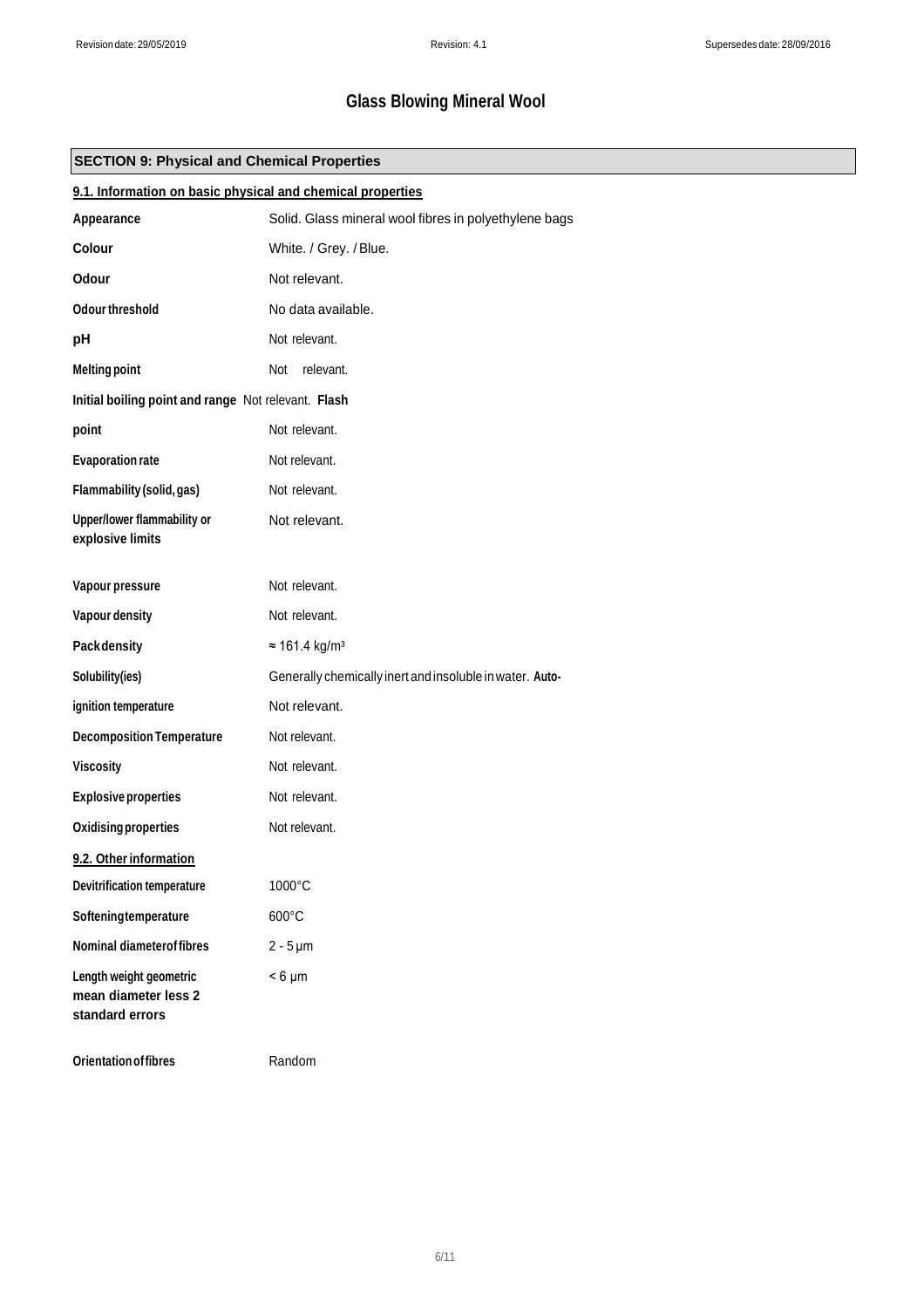|                  | <b>SECTION 10: Stability and reactivity</b>  |                                   |
|------------------|----------------------------------------------|-----------------------------------|
|                  | 10.1. Reactivity                             |                                   |
| Reactivity       |                                              | None.                             |
|                  | 10.2. Chemical stability                     |                                   |
| <b>Stability</b> |                                              | None.                             |
|                  | 10.3. Possibility of hazardous reactions     |                                   |
| reactions        | Possibility of hazardous                     | None in normal conditions of use. |
|                  | 10.4. Conditions toavoid                     |                                   |
|                  | <b>Conditions to avoid</b>                   | None.                             |
|                  | 10.5. Incompatible materials Materials to    |                                   |
|                  | avoid None.                                  |                                   |
|                  | 10.6. Hazardous decomposition products       |                                   |
| products         | Hazardous decomposition                      | None in normal conditions of use. |
|                  | <b>SECTION 11: Toxicological information</b> |                                   |
|                  | Ad Allafamontan an taulaalamaalaffaata       |                                   |

|                              | 11.1. Information on toxicological effects                                                                   |  |
|------------------------------|--------------------------------------------------------------------------------------------------------------|--|
| <b>Toxicological effects</b> | The mechanical effect of fibres in contact with skin may cause temporary itching.                            |  |
| <b>General information</b>   | Classification not applicable for this product; in accordance with European Regulation<br>1272/2008, note Q. |  |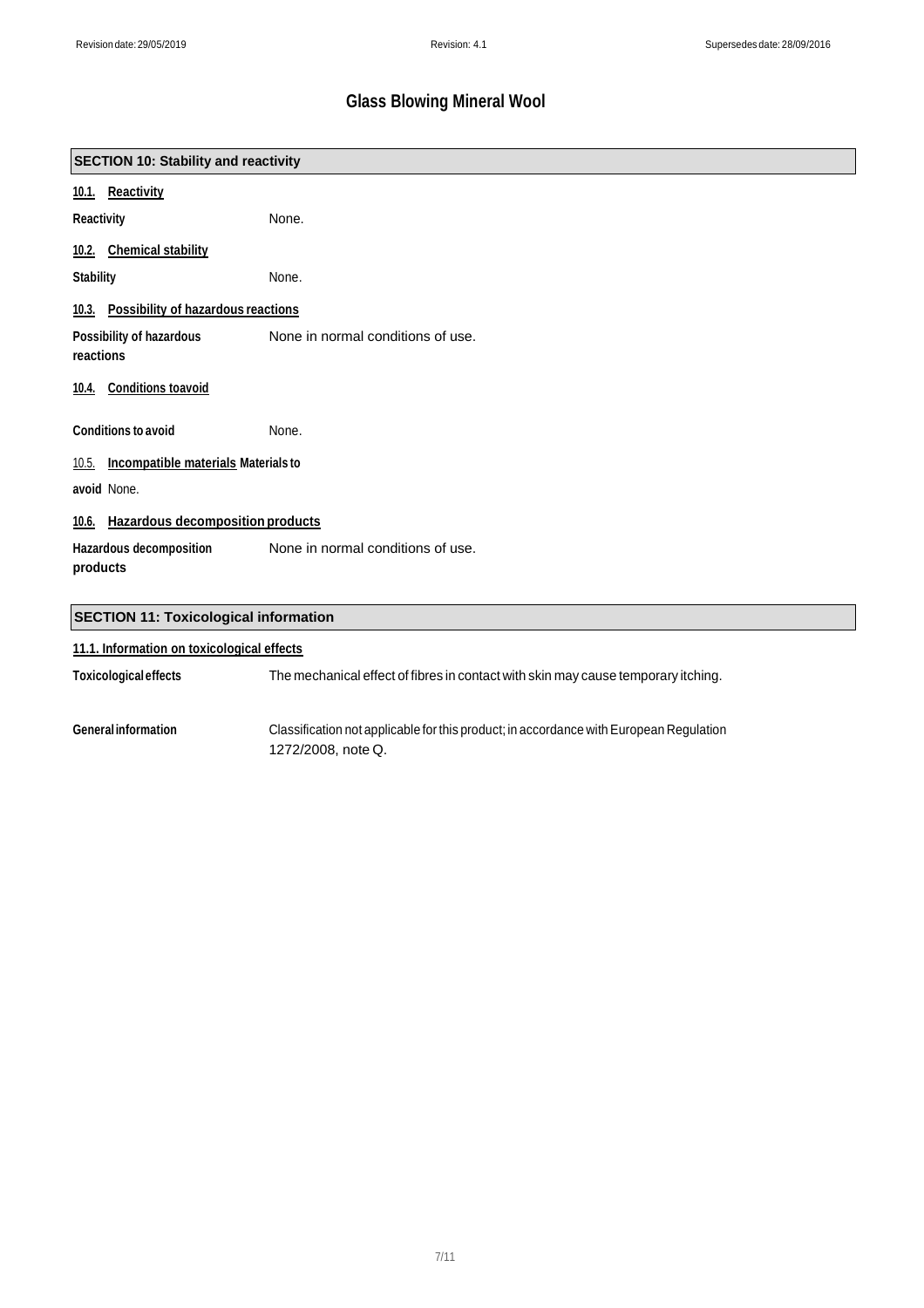|                                            | <b>SECTION 12: Ecological Information</b> |                                                                                                                                   |  |
|--------------------------------------------|-------------------------------------------|-----------------------------------------------------------------------------------------------------------------------------------|--|
| 12.1.                                      | <b>Toxicity</b>                           |                                                                                                                                   |  |
| <b>Toxicity</b>                            |                                           | This product is not ecotoxic to air, water or soil, by composition.                                                               |  |
| 12.2.                                      | Persistence and degradability             |                                                                                                                                   |  |
|                                            |                                           | <b>Persistence and degradability</b> Inert inorganic product - Anti-dust, antistatic and hydrophobic.<br>< 0.75% Organic Content. |  |
| 12.3.                                      | <b>Bioaccumulative potential</b>          |                                                                                                                                   |  |
|                                            | <b>Bioaccumulative potential</b>          | Will not bioaccumulate.                                                                                                           |  |
| 12.4.                                      | <b>Mobility in soil</b>                   |                                                                                                                                   |  |
| <b>Mobility</b>                            |                                           | Not considered mobile. Less than 1% leachable organic carbon if landfilled.                                                       |  |
| 12.5.                                      | <b>Results of PBT and vPvB assessment</b> |                                                                                                                                   |  |
|                                            | Results of PBT and vPvB<br>assessment     | Not relevant.                                                                                                                     |  |
|                                            | 12.6. Otheradverseeffects                 |                                                                                                                                   |  |
|                                            | Other adverse effects                     | None known.                                                                                                                       |  |
| <b>SECTION 13: Disposal considerations</b> |                                           |                                                                                                                                   |  |
| 13.1. Waste treatment methods              |                                           |                                                                                                                                   |  |
|                                            | <b>General information</b>                | [17 06 04] Waste codes should be assigned by the user, preferably in discussion with the waste<br>disposal authorities.           |  |
|                                            | Disposal methods                          | Dispose of in accordance with regulations and procedures in force in country of use or disposal.                                  |  |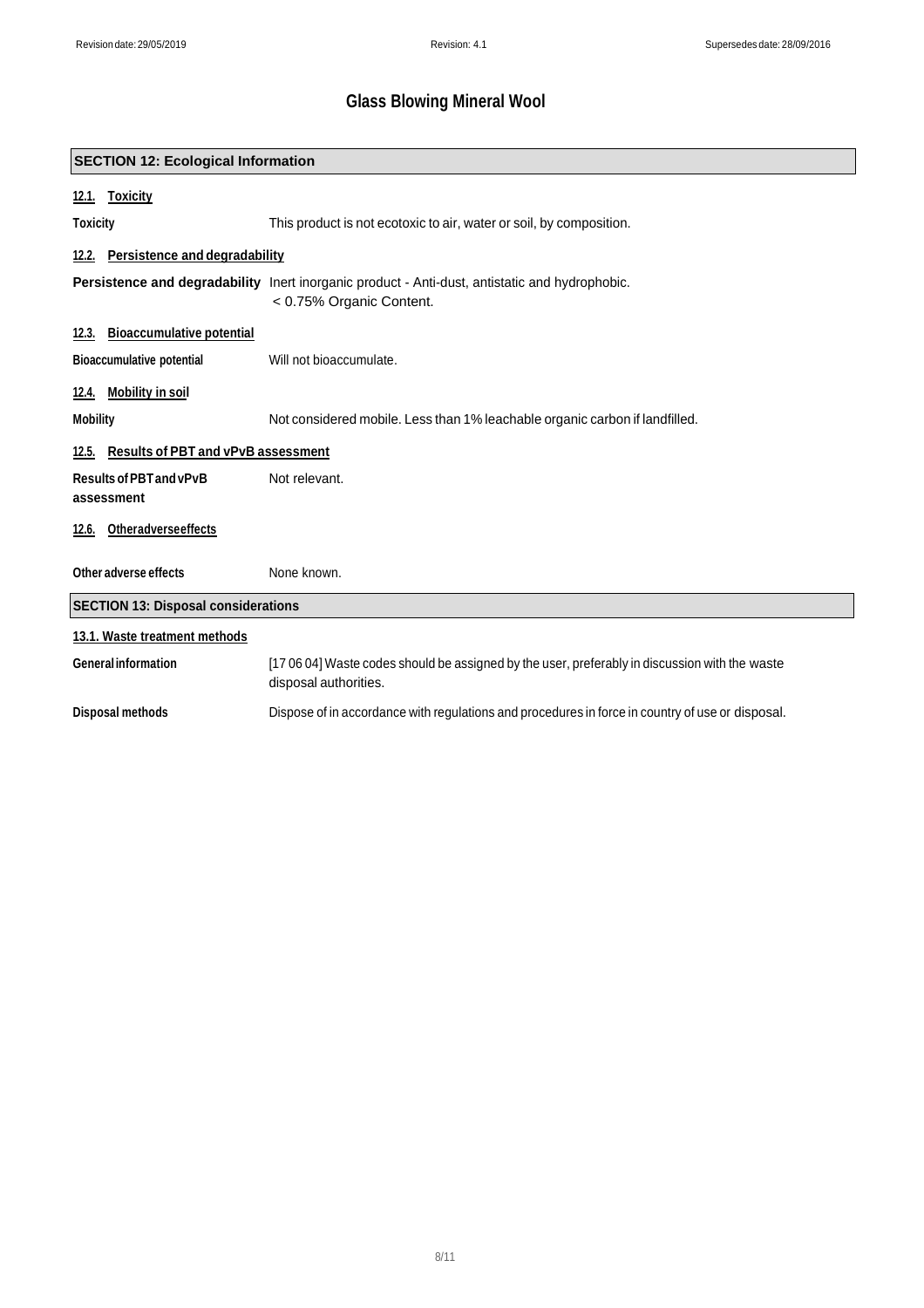#### **SECTION 14: Transport information**

**General** The product is not covered by international regulations on the transport of dangerous goods (IMDG, IATA, ADR/RID).

#### 14.1. **UN number**

Notapplicable.

#### 14.2. **UN proper shippingname** Not

applicable.

#### 14.3. **Transport hazard class(es)** No

transport warning sign required.

#### 14.4. **Packinggroup**

Not applicable.

#### **14.5. Environmental hazards**

**Environmentally hazardous substance/marine pollutant** No.

#### 14.6. **Specialprecautions foruser** Not

applicable.

#### **14.7. Transport in bulk according to Annex II of MARPOL and the IBC Code**

**Transportinbulkaccordingto AnnexIIofMARPOL73/78 and the IBCCode** Not applicable.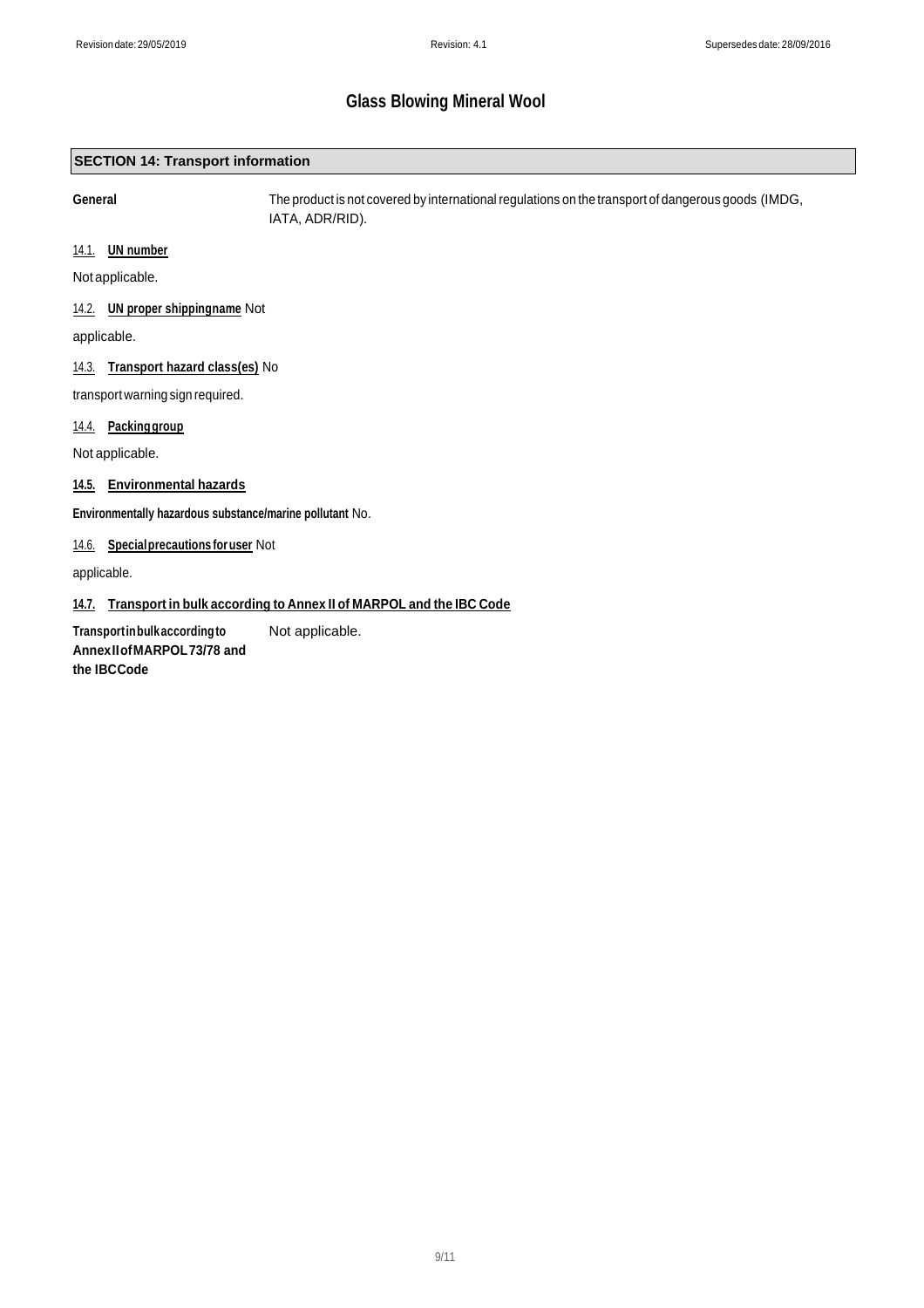#### **SECTION 15: Regulatory information**

| <b>EU</b> legislation | Regulation (EC) No 1907/2006 of the European Parliament and of the Council of 18 December                                                                                                                                                                             |
|-----------------------|-----------------------------------------------------------------------------------------------------------------------------------------------------------------------------------------------------------------------------------------------------------------------|
|                       | 2006 concerning the Registration, Evaluation, Authorisation and Restriction of Chemicals (REACH)<br>(asamended).                                                                                                                                                      |
|                       | Commission Regulation (EU) No 2015/830 of 28 May 2015.                                                                                                                                                                                                                |
|                       | Regulation (EC) No 1272/2008 of the European Parliament and of the Council of 16 December                                                                                                                                                                             |
|                       | 2008 on classification, labelling and packaging of substances and mixtures (as amended).                                                                                                                                                                              |
|                       | The European Regulation on Chemicals No 1907/2006, Registration, Evaluation, Authorisation of                                                                                                                                                                         |
|                       | Chemicals (REACH) enacted on June 1st 2007 requires the provision of SafetyDataSheet(SDS)for<br>hazardous substances and mixtures/preparations.                                                                                                                       |
|                       | Knauf Insulation mineral wool products (panels, batts or rolls), are defined as articles under REACH and<br>therefore a Safety Data Sheet for these products is not a legal requirement.                                                                              |
|                       | Inaccordance withindustry practice and voluntary commitments, Knauf Insulation has decided to<br>continue to provide its customers with the appropriate information for the purpose of assuring safe<br>handling and use of mineral wool throughout the product life. |

### 15.2. **Chemical safetyassessment** Not

#### relevant.

#### **Abbreviations andacronyms used in the safety data sheet** ADR: European Agreement concerning the International Carriage of Dangerous Goods by Road. ATE: Acute Toxicity Estimate. CAS: ChemicalAbstractsService. IARC: InternationalAgencyforResearchonCancer. IATA: InternationalAirTransportAssociation. IMDG: International Maritime Dangerous Goods. **SECTION 16: Other information**

MARPOL 73/78: International Convention for the Prevention of Pollution From Ships, 1973 as modified by the Protocol of 1978. PBT: Persistent, Bioaccumulative and Toxic substance. REACH: Registration, Evaluation, Authorisation and Restriction of Chemicals Regulation (EC) No 1907/2006. RID: European Agreement concerning the International Carriage of Dangerous Goods by Rail.

UN: United Nations.

vPvB: Very Persistent and Very Bioaccumulative.